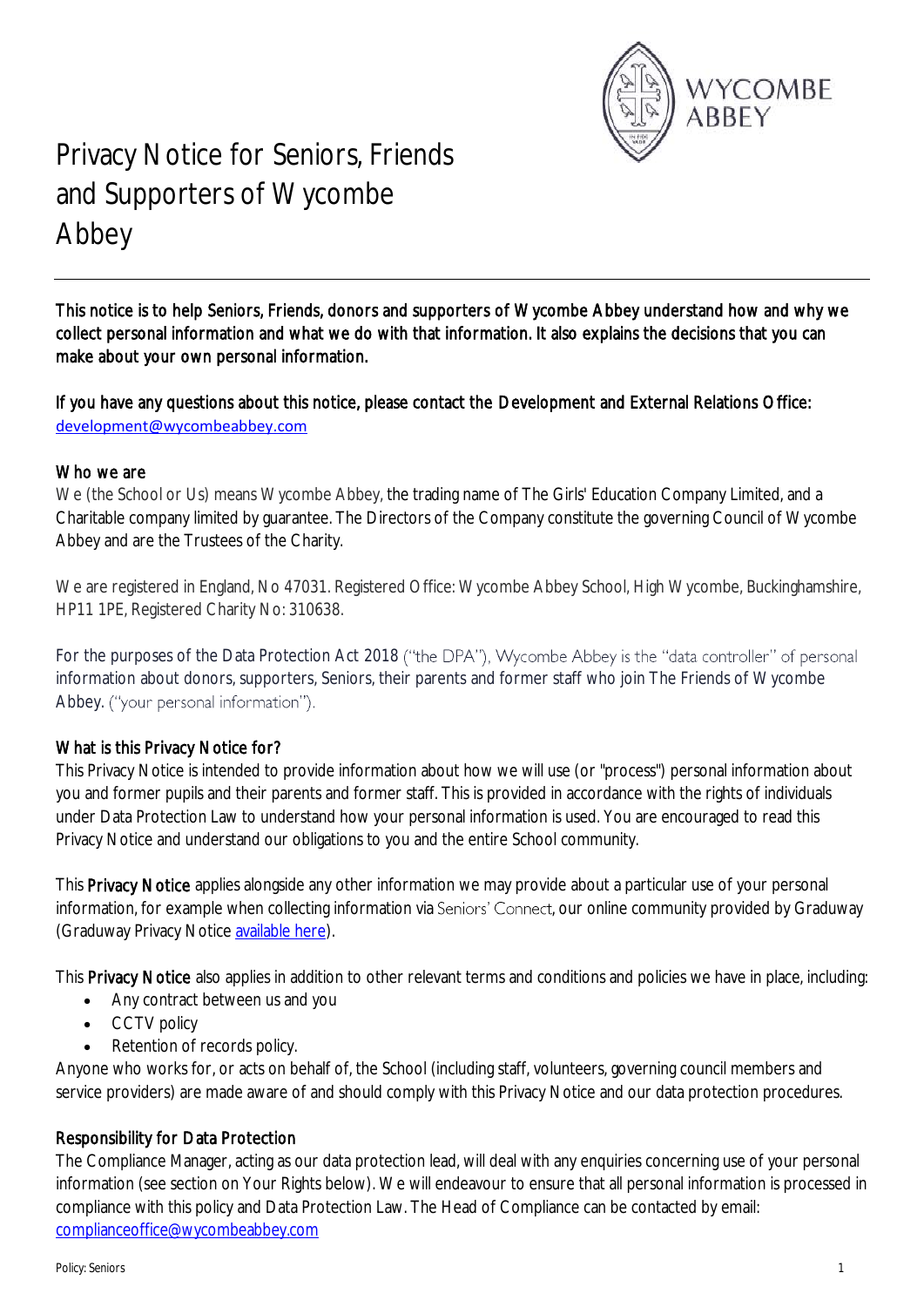### What is personal information?

Personal information, often referred to as data, is information that identifies you as an individual.

This includes information such as your contact details and career information. We may also hold information such as your education history and donations made to the School.

# Keeping in touch and supporting us

In order to carry out our charitable aims we may from time to time use the contact details of Seniors and other members of the School community to keep them updated about the School, fundraising activities or events of interest, including by sending updates and newsletters, by email and by post.

Where necessary we will always follow guidelines for electronic direct marketing material under the Privacy and Electronic Communications Regulations (PECR).

Unless you object, we may also:

- Share personal information about Seniors, as appropriate, with organisations set up to help establish and maintain relationships with the School community, such as communication software providers.
- Collect information from publicly available sources about parents' and former pupils' occupation and activities, in order to maximise the School's fundraising potential.

Should you wish to limit or object to any such use, or would like further information about them, please contact the Development and External Relations Office. You always have the right to withdraw consent, where given, or otherwise object to direct marketing or fundraising. However, the School may need nonetheless to retain some of your details (not least to ensure that no more communications are sent to that particular address, email or telephone number).

#### Why we process your personal information

In order to carry out our function to maintain the School community and stay in touch with Seniors, we need to process personal information about you as an individual. Our primary reason for using personal information is to meet our charitable objectives of providing educational services and supporting the School community.

Other uses of personal information will be made in accordance with our legitimate interests, or the legitimate interests of another, provided that this is not unfair on individuals, and provided it does not involve special or sensitive types of information.

Our legal grounds for using your information will fall within the category of "legitimate interests" in supporting the charity:

- To provide education services, including career and work experience services to current and former pupils,
- To maintain relationships with the School community and Seniors, sending information and invitations about School events and activities taking place (including fundraising),
- For the purposes of due diligence, and to research prospective donors and their background and relevant interests.

# We may ask for your consent to use your information in certain ways.

If we ask for your consent to use your personal information you can take back this consent at any time. Any use of your information before you withdraw your consent remains valid. Please contact the External Relations and Development Office if you would like to withdraw any consent given.

In most cases we will rely on one of the grounds above for a particular use of your information.

#### Types of personal information we process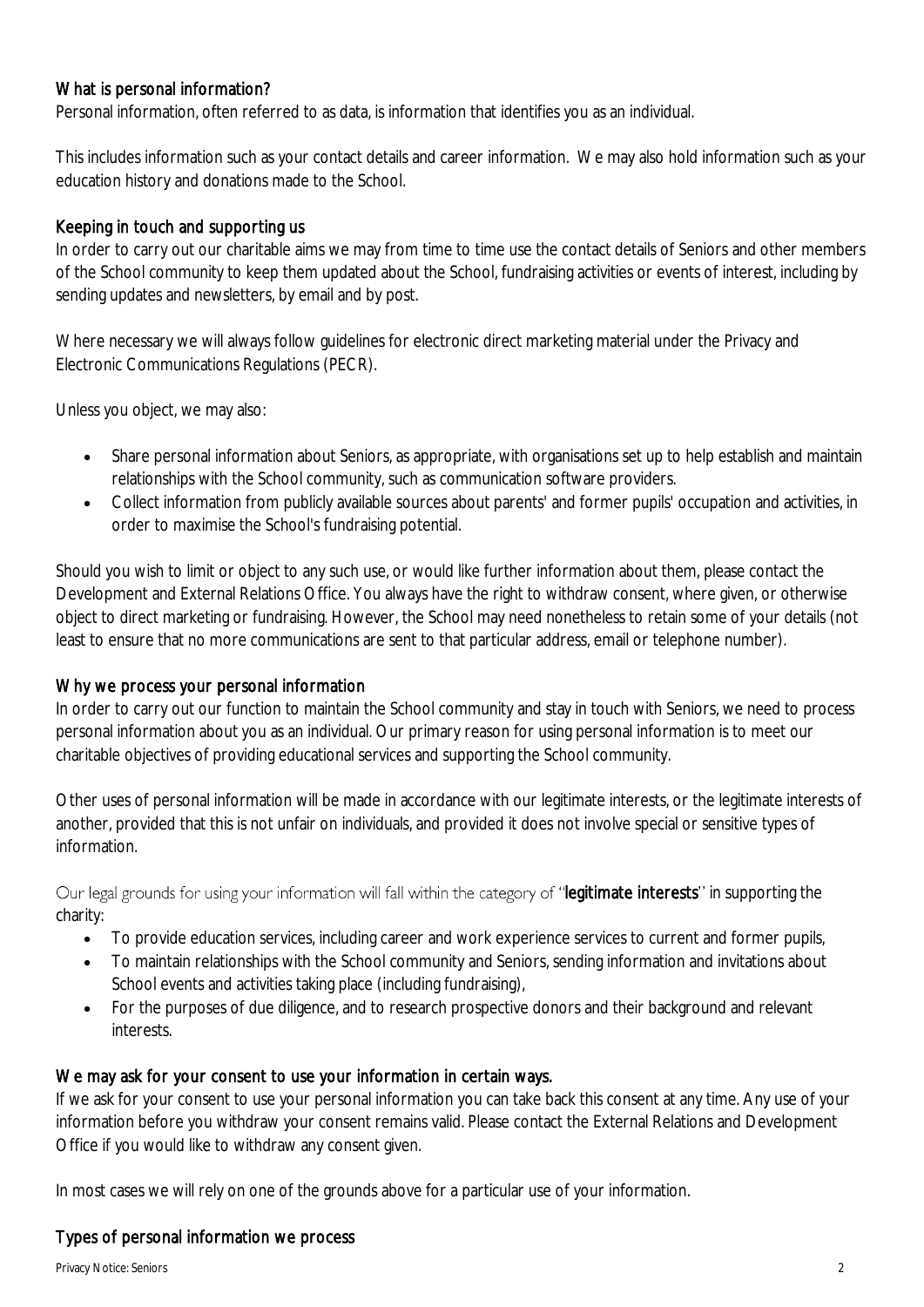- Names, addresses, telephone numbers, e-mail addresses and other contact details
- Correspondence
- Images of Seniors (and occasionally other individuals) engaging in school and Senior activities, and images captured by the school's CCTV system
- Personal information is used to identify members of the School community to approach for fundraising activities
- Careers and professional information to support our careers programme of events
- Sharing individuals' significant achievements with our governing Council and wider community
- Records of gifts and donations including financial information we are required to collect by law eg anti-money laundering.

#### How we collect information

Generally, we receive personal information from the individual directly. This may be via a form, via Seniors' Connect or simply in the ordinary course of interaction or communication (such as email or telephone conversations).

However, in some cases personal information may be collected from publicly available resources such as internet searches, in order to undertake due diligence on the School community or to research potential or continuing supporters.

#### Sharing personal information with third parties

For the most part, personal information collected by the School will remain within the School, and will be processed by appropriate individuals only in accordance with access protocols,

However, some functions are outsourced including but not limited to, cloud storage, records management, fulfilment houses, due diligence and anti-money laundering checks. In accordance with Data Protection Law, this type of external data processing is always subject to contractual assurances that personal data will be kept securely and used only in accordance with the School's specific directions. We share personal information with external service providers to support our Development and External Relations Office, for example communication software and database providers.

#### Sending information to other countries

We may send your information to countries which do not have the same level of protection for personal information as there is in the UK. For example, we may store your information on cloud computer storage based overseas; or communicate with you by email when you are overseas (for example, when you are on holiday).

The European Commission has produced a list of countries which have adequate data protection rules. The list can be found here: http://ec.europa.eu/justice/data-protection/international-transfers/adequacy/index\_en.htm If the country that we are sending your information to is not on the list, or is not a country within the EEA (which means the European Union, Liechtenstein, Norway and Iceland), then it might not have the same level of protection for personal information as there is in the UK.

We can provide you with details about the safeguards which we have in place outside of this privacy notice. If you have any questions about these safeguards, please contact the Director of Development and External Relations.

#### How long we keep personal information

We will keep personal information securely and only in line with how long it is necessary to keep for a legitimate and lawful reason. Typically, the legal recommendation for how long to keep pupil personnel files is up to seven years following departure from the School, generally when the pupil reaches 25 years of age.

We can keep information about you for a very long time, or even indefinitely, if we need this for historical, research or statistical purposes. For example, if we consider the information might be useful if someone wanted to write a book about the School. If you have opted to join the network for Seniors, we will retain your information until such time as you opt out.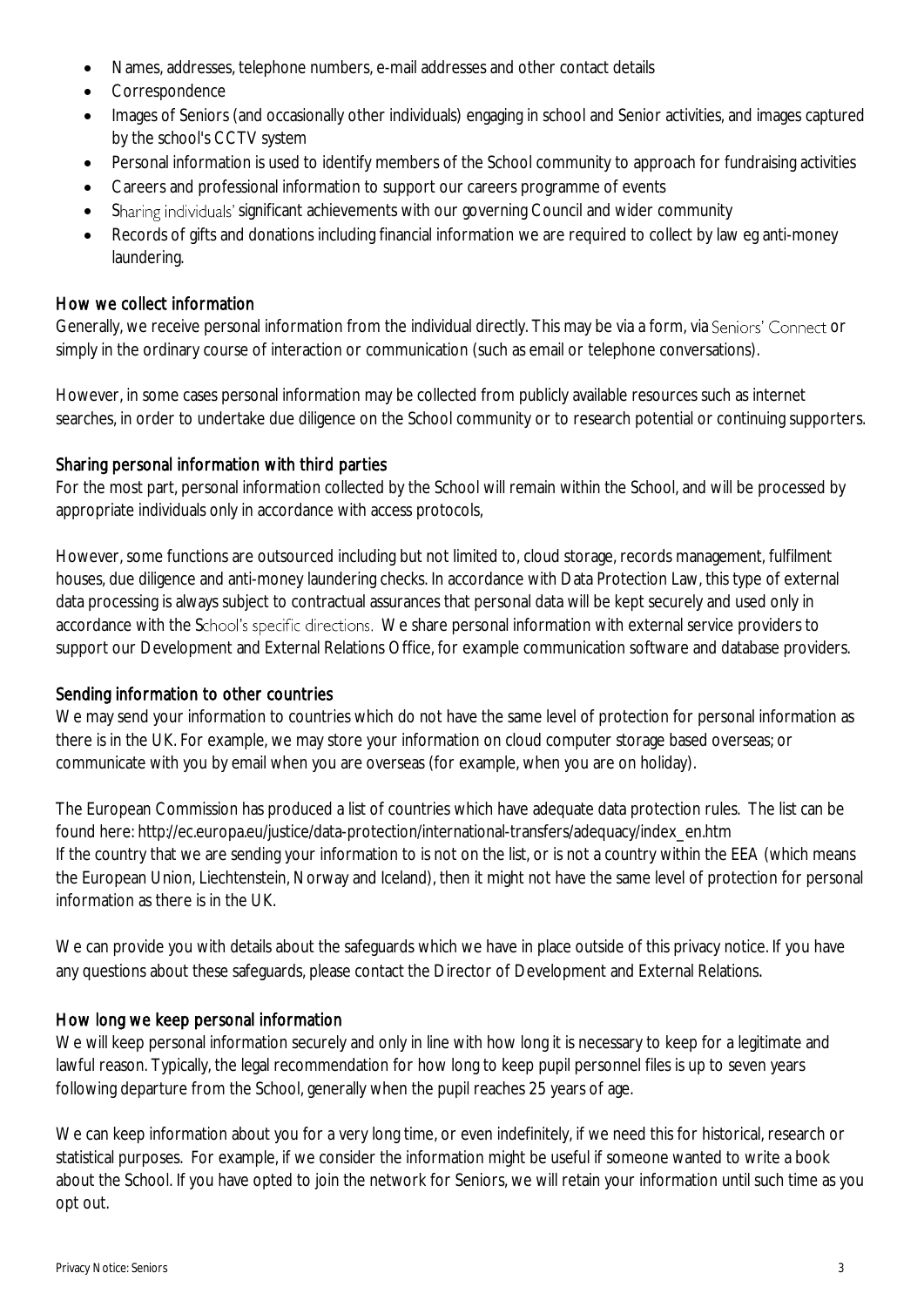The table below shows for how long we keep different types of information.

| Type of information                                          | Retention period or the criteria used to determine the<br>retention period                                                         |
|--------------------------------------------------------------|------------------------------------------------------------------------------------------------------------------------------------|
| Seniors' record                                              | We will retain a record of every Seniors' Circle number,<br>house and year of leaving.                                             |
| <b>Public Examination Results and School</b><br>Achievements | We retain a record of results in public examination, lists of<br>school prizes and other significant achievements<br>indefinitely. |
| <b>Donations</b>                                             | Likely to be held indefinitely, even after death.                                                                                  |

If you have any specific queries about how our retention policy is applied or wish to request that personal information that you no longer believe to be relevant is considered for erasure, please contact the Development and External Relations Office.

A limited and reasonable amount of information will be kept for archiving purposes, for example years of attendance at the School and House belonged to; and even where you have requested we no longer keep in touch with you, we will need to keep a skeleton record of the fact in order to fulfil your wishes (called a suppression record).

# YOUR RIGHTS - What decisions can you make about your information

As Individuals you have various rights under Data Protection Law to access and understand what personal information is held by us, and in some cases ask for it to be erased or amended or have it transferred to others, or for us to stop processing it but subject to certain exemptions and limitations.

We will endeavour to respond to any such written requests as soon as is reasonably practicable and in any event within statutory time-limits which is generally one month in the case of requests for access to information.

# Rights of access

We will be better able to respond quickly to smaller, targeted requests for information. If the request for information is manifestly excessive or similar to previous requests, we may ask you to reconsider or require a proportionate fee but only where Data Protection Law allows it.

If you consider that the personal data we hold on you is inaccurate, please let us know.

# Requests that cannot be fulfilled

You should be aware that UK General Data Protection Regulations (GDPR) rights (including the right of access) are limited to your own personal data, and certain information is exempt. This will include information which identifies other individuals.

You may have heard of the "right to be forgotten". However, we will sometimes have compelling reasons to refuse. All such requests will be considered on their own merits.

# Subject Access Requests

Individuals can make subject access requests for their own personal information.

# Consent

If we are relying on your consent as a means to process personal information, you may withdraw that consent at any time. Examples where we do rely on consent to hold information are:

• Parent/Seniors - careers and employer information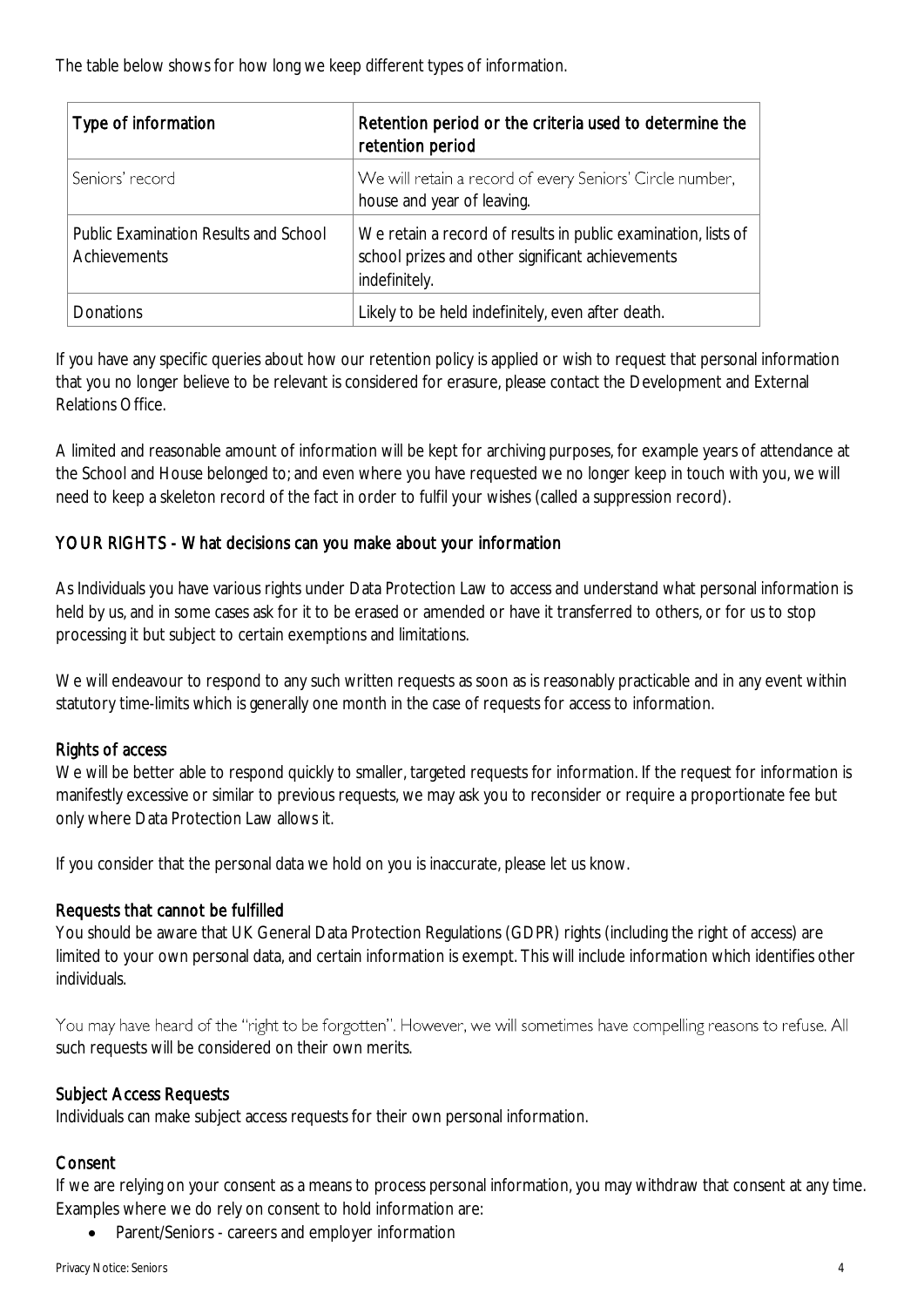Email communications permission for Seniors and Friends of Wycombe Abbey.

# Whose rights?

Data protection legislation gives you a number of rights regarding your information. The rights under Data Protection Law belong to you, the individual, to whom the information relates.

# What decisions can you make about your information?

- If information is incorrect you can ask us to correct it
- You can also ask what information we hold about you and be provided with a copy. We will also give you extra information, such as why we use this information about you, where it came from and what types of people we have sent it to
- You can ask us to delete the information that we hold about you in certain circumstances. For example, where we no longer need the information
- You can ask us to send you, or another organisation, certain types of information about you in a format that can be read by computer
- Our use of information about you may be restricted in some cases. For example, if you tell us that the information is inaccurate we can only use it for limited purposes while we check its accuracy.

# DATA ACCURACY AND SECURITY

We will endeavour to ensure that all personal information held in relation to you is as up to date and accurate as possible. You must please notify us of any significant changes to important information, such as contact details.

You have the right to request that any out-of-date, irrelevant or inaccurate information about you is erased or corrected (subject to certain exemptions and limitations under Data Protection Law): please see above for details of why we may need to process your information, and whom you may contact if you disagree.

We will take appropriate technical and organisational steps to ensure the security of personal information about individuals, including policies around use of technology and devices, and access to School systems. All staff and governing Council members will be made aware of this policy and their duties under Data Protection Law and receive relevant training.

# THIS NOTICE

We will update this Privacy Notice from time to time. Any substantial changes that affect your rights will be provided to you directly as far as is reasonably practicable.

# QUERIES AND COMPLAINTS

Like other organisations we need to keep your information safe, up to date, only use it for what we said we would, destroy it when we no longer need it and most importantly, treat the information we get fairly.

Please speak to the Development and External Relations Office if:

- You object to us using your information for fundraising purposes e.g. to send you information about School developments. We will stop using your information for fundraising purposes if you tell us not to
- You would like us to update the information we hold about you
- You would prefer that certain information is kept confidential.

Any comments or queries on this policy should be directed to the Head of Compliance using the contact details [complianceoffice@wycombeabbey.com](mailto:bursar@wycombeabbey.com)